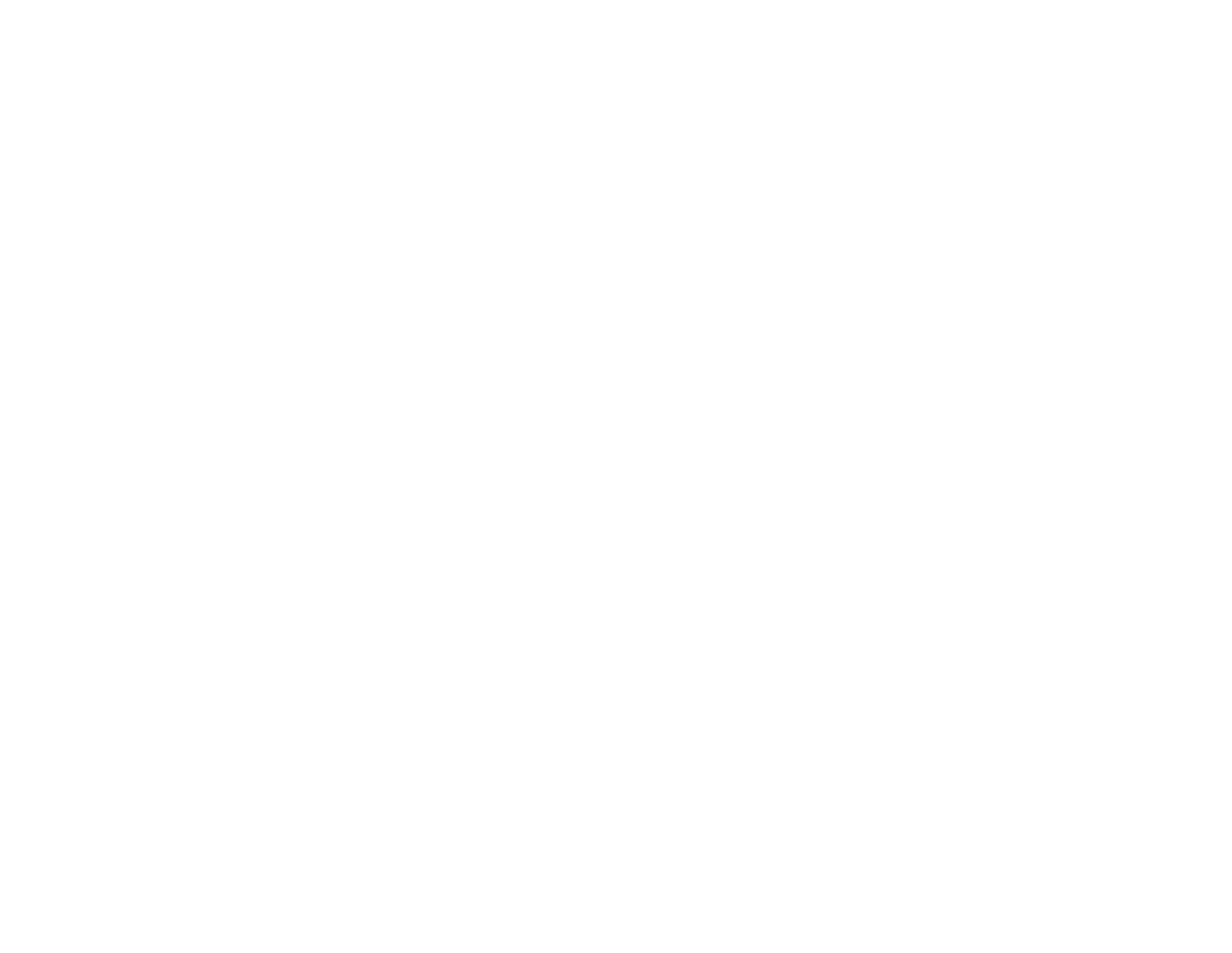Max $\frac{x}{x}$  Min

12.57 2.92

| Year | \$/Dth  |
|------|---------|
| 07   | \$6.44  |
| F    | \$7.16  |
| Μ    | \$7.57  |
| Α    | \$7.08  |
| M    | \$7.44  |
| J    | \$7.50  |
| J    | \$6.87  |
| A    | \$5.83  |
| S    | \$5.37  |
| Ó    | \$6.14  |
| N    | \$7.31  |
| D    | \$7.66  |
| J 08 | \$7.11  |
| F    | \$7.99  |
| м    | \$9.00  |
| A    | \$9.33  |
| M    | \$10.84 |
| J    | \$11.31 |
| J    | \$12.57 |
| A    | \$8.69  |
| Ś    | \$7.73  |
| Ō    | \$6.45  |
| N    | \$6.06  |
| D    | \$6.42  |
| J 09 | \$6.00  |
| F    | \$4.77  |
| Μ    | \$4.19  |
|      |         |